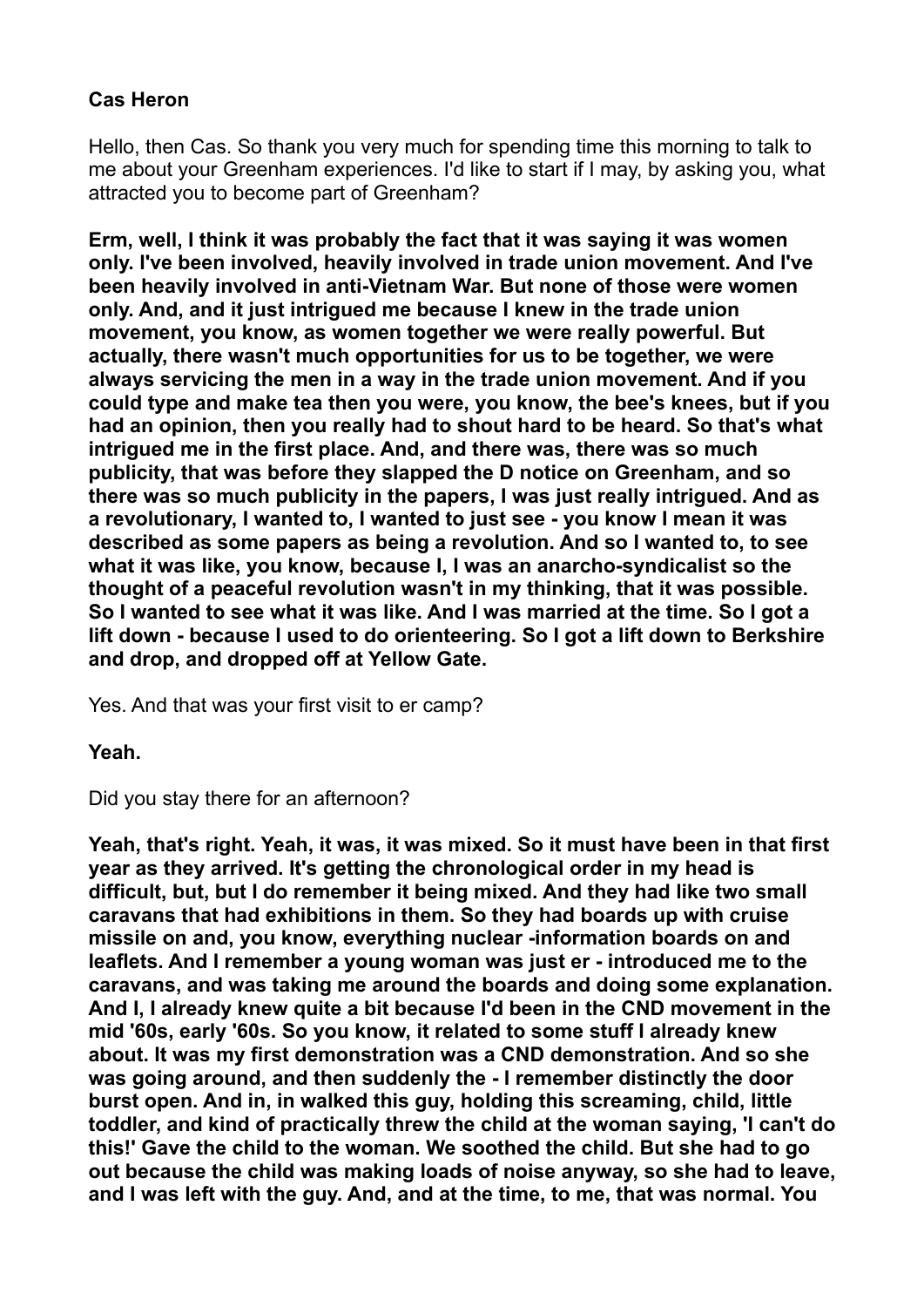**know, that's what you do, you hand your child over to the woman if you can't cope - that's what guys did. And so it was, there was nothing unusual in that but a year later, about the same time I was - we were going on an orienteering exercise again, and I got dropped off at Yellow Gate again. And it was totally different. No caravans. And it was the Greenham that I always, you know, remember now. Loads and loads of women, quite a few reporters or people with microphones and things like that and people going off for interviews. Fire, mess, tea, damp. But I sat for the whole afternoon. Women gave me tea. And I talked with women, about everything that you could think of that was happening in the world. We just sat there, I heard about things I never had heard before. Your voice was heard, or it got so noisy your voice wasn't heard. You were fed, or you helped yourself, or you were shown where to have a pee, and totally and absolutely different. Every woman's voice was heard that afternoon. And I came away and thought, wow, that that experience was incredible. You know, that, that we can talk about everything that's happening in the world - we as women can talk about everything that is happening in the world, have an opinion on it. And feel that we can take some responsibility around how we change that. Well, that was amazing for me and that I got the bug really. And then after that, I went to Nottingham Women's Centre and joined the - or it wasn't at the Women's Centre then it was at the church hall, but joined Women for Peace. And they used to take trips down to camp to Green Gate. So either in cars and then prior to the big action we had, I think we had two coach loads go down from Nottingham for the biggest, first big action. And, and I started just making friends there. And going to meetings. And I remember taking, I took a friend with me to one of the meetings and erm they were talking about South Africa apartheid. And my, I remember my friend nudging me and saying 'Who's Nelson Mandela?' Because she'd got no she had no idea. She was just a mate that decided we were going to go drinking later on. And, and apart, you know, now that we've talked, I talked with her about what apartheid was, and she thought it was awful. And she thought we had apartheid where we lived. Because, you know, no black people were allowed to virtually live where we lived. It just wasn't - it wouldn't have been allowed. And so we, we'd done that and that's why I took her to the meeting. But she now I remember, she'd never heard of Nelson Mandela. So for her it was the start of a new process of learning for her as it was for you know, every woman that got involved then really. And it just it started to snowball from there really - well it got to the point, wherever there was an opportunity for, to go down there I would be there. And I was, I was pretty busy I had a full time job. I ran youth club. I helped run Brownies and Ranger Guides, I did trade union work, (Laughs) work. You know, so it was like, it was, it caused a little bit of erm conflict at home. Even though like lots of women of my class that went down to Greenham, you know, we had to organise our whole life before coming down for a weekend. You had to make sure there was food in, you had to make sure there was somebody there who was going to cook them, cook it for them. You had to make sure the house was spotless and ready for school on Monday, you know, it was, it was a huge task just to come down there. And of course that, that started to, well fall apart really because I couldn't maintain everything that I was doing and**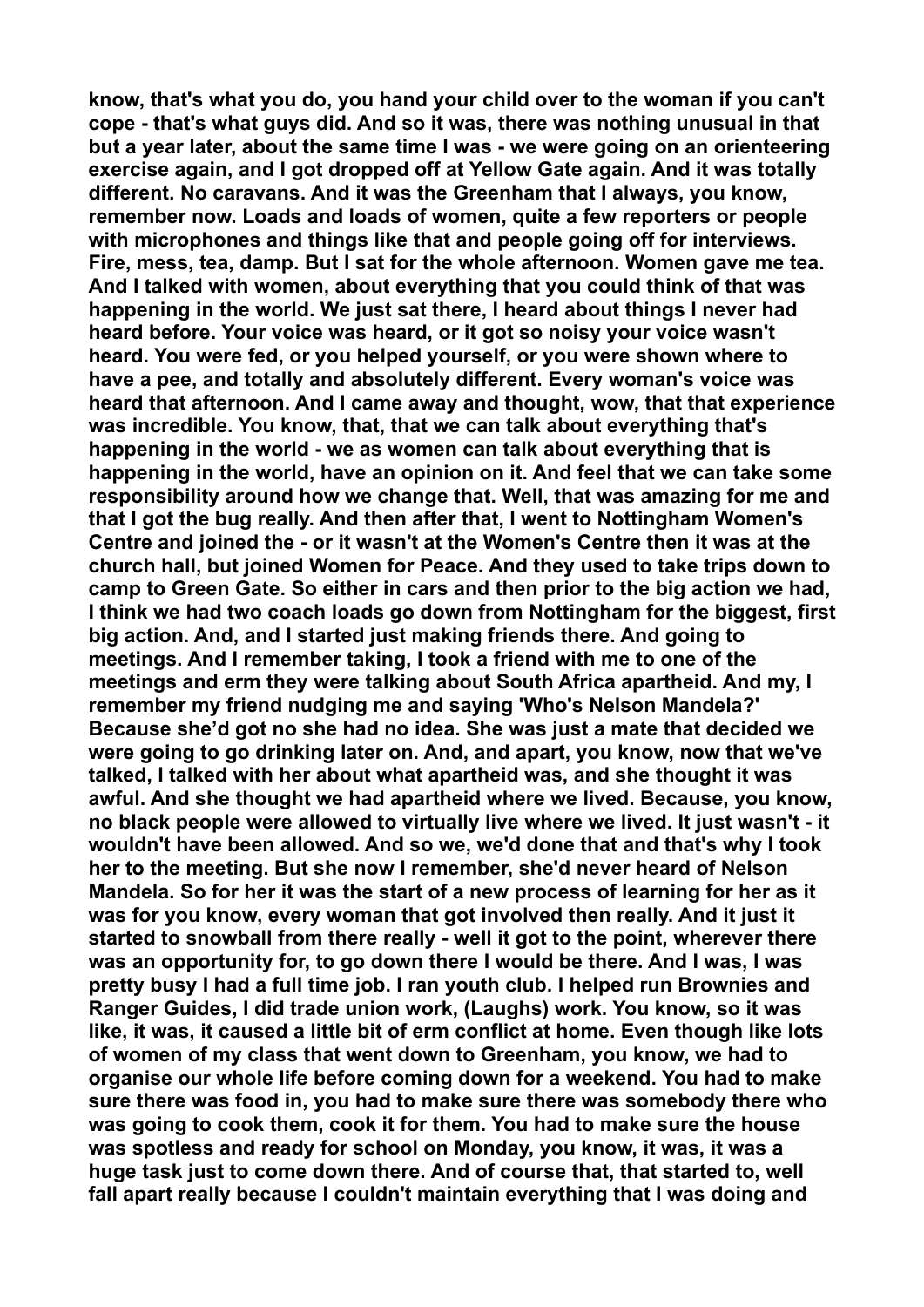**go off down to camp - and especially when I got arrested that was like, that was huge. Because my husband ended up having to pay the fine for obstruction. And so there was all kinds of arguments and fight - for the first time I started fighting in my marriage. And that was quite a thing for me because I'd never - that had never cropped up as, you know, I had things I wanted to say and do and suddenly it became in conflict with, with erm what he wanted. And what my daughter wanted you know, because her life was being disrupted as well. But she was fine after I took her down there she understood all about it, but it was still it was still a conflict as the, my - the phenomenal changes began to happen because of Greenham, cos it's a place I wanted to be.** 

How old was your daughter Cas when you took her?

**When she went down she was - I'm just thinking of the picture of her now she would have been 10 or 11. When she went down to Green there was a whole load of Nottingham women who went down to Green. And it was a bit awkward because there was a woman in that group a lesbian who said, who said that she fancied me. Of course, I was intent on avoiding her like the plague (Laughs). And, and having my daughter with, with me, who I, you know, I didn't want her to go back to Dave saying, 'I think me Mum's a lesbian!' Kind of thing, because that that just would have put sugar on top of, on top of the fire, really.** 

So were you able to manage that, that situation?

**Well, at that time yes. I did, I had to kind of take this woman aside and have a, a, a sensible word with her really. But because for me, it was - I hadn't addressed my own homophobia. It was for me, I was bought up it was natural to think that it was wrong. So Greenham, Greenham always gave me the opportunity to touch on those things that I've always managed to avoid. You know, because you can guarantee somebody would crop up and want to talk about it. So you know, Greenham always bought me face to face with my own racism, it brought me face to face with my homophobia. All those things, I was able to discuss at Greenham - argue at Greenham you know, there was some pretty vitriolic arguments that went on at camp and it was, it's that growth process isn't it that that happens from when you you're allowed to talk and say things.** 

So were there many children at the camp?

**What, no, not - you see it's how you think of as many would you, you know, how many women would take their children to live that way at camp? For a weekend people - visitors arrive with their kids for the weekend like I went down with Sally for the weekend. I mean, she loved it. You know, she was - 10 o'clock at night being chased by a helicopter through sanctuary, you know, with a group of other young women because they've been caught cutting in the fence. And I'm thinking the last words my husband said to me was, 'Don't**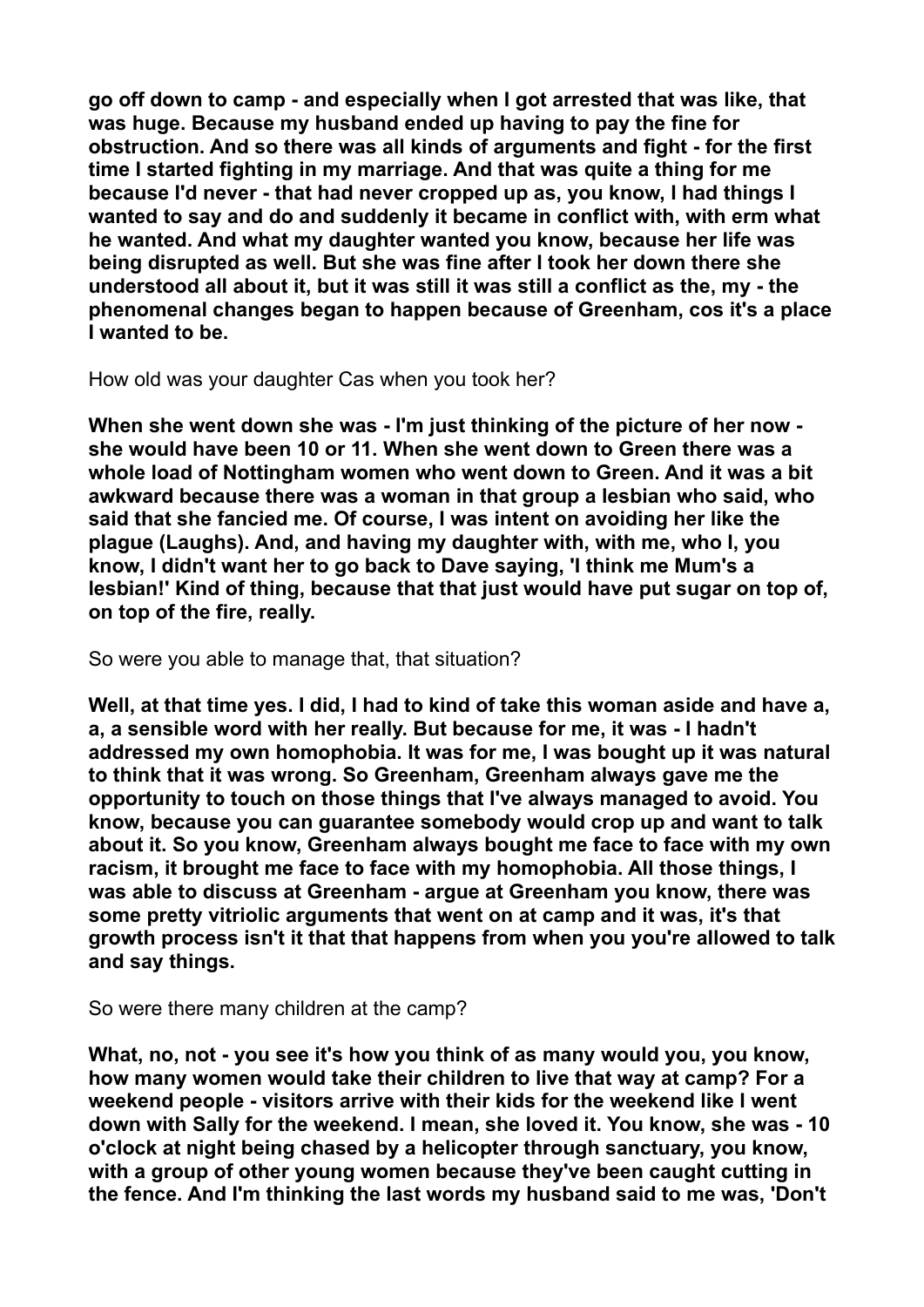**get arrested.' And I thought to myself, he never thought of Sally getting arrested did he. And I remember Sally yelling at me as she ran past saying, 'I can be anyone I want to be!' And ran off into the night. So erm, but there were some occasionally some little ones. I remember at Blue Gate, a little, a darling little girl called Anarchy. And it was a different place in the summer, it was ideal for a place to be for kids. But in the winter, it was really, really difficult. But then there were, there weren't many, but there was some. It was like there weren't many black women, but there was some black women. And yeah, I never I never gave that thought really, you came - you came and went or you came and stayed. You know, you were, however long you stayed you a valuable part of the movement really.** 

And what was the longest time you spent in the camp?

**Well, when I eventually left my marriage, erm, it was my intention to live at Green but Green had already closed by then. And so I was - I had to go, I lived at Blue Gate. So oh, god, this is the chronological thing isn't it? I went to - I eventually got into Bath University in Bath. So Green, Blue Gate then became my home for the holidays. I lived on campus. And then before that I did a years travelling and before that - it was at least two and a half three years before that. So it would have been, mid, mid, no late '80s to mid '90s I think. I'm trying to write things down but I realised when you're writing something historical, you need to know the chronology. And for me, Greenham is like one long story, you know, it moves into each other. And so trying to find out dates when I arrived and when I left are really difficult. But yeah, I lived there for about two, two and a half years before going, travelling then back, lived there four month and then on to uni. And then out of uni, lived at Greenham but signed on in Bristol, you know, though, that's how women dotted about signed on elsewhere and I'm sure you know.** 

What was the relationship like between the, the camp and the local residents? Or the police or the services? Well tell me about the, the relationships there, how did you find them?

**Well it was, there was there was conflict, obviously. I mean, you know, these huge, enormous posh houses, having like, gypsies arrive on the doorstep, you know, or filthy women arrive on their doorstep its not what they wanted. We had some fantastic local support, Lynette and Jean - Mama Jean I mean you know, they kept us warm, dry and fed, without them we wouldn't have survived winter. They turned up with food through the winter every day, hot food and clean dry blankets and bedding. But er, but of course, the the ones that didn't want us there were pretty, pretty horrible really. We used to - there was one cafe that would serve us in town, The Empire - which I think is still there, somebody said. Where you could go in for beans on toast and stuff they let us in. There were a couple of pubs dotted about but it depends who what locals were in. They'd get a bit hostile. But of course, you see we, when we used to arrive places it was really likely that we were covered in mud, and that we stank, we stank like herrings, you know, like smoked herrings. And**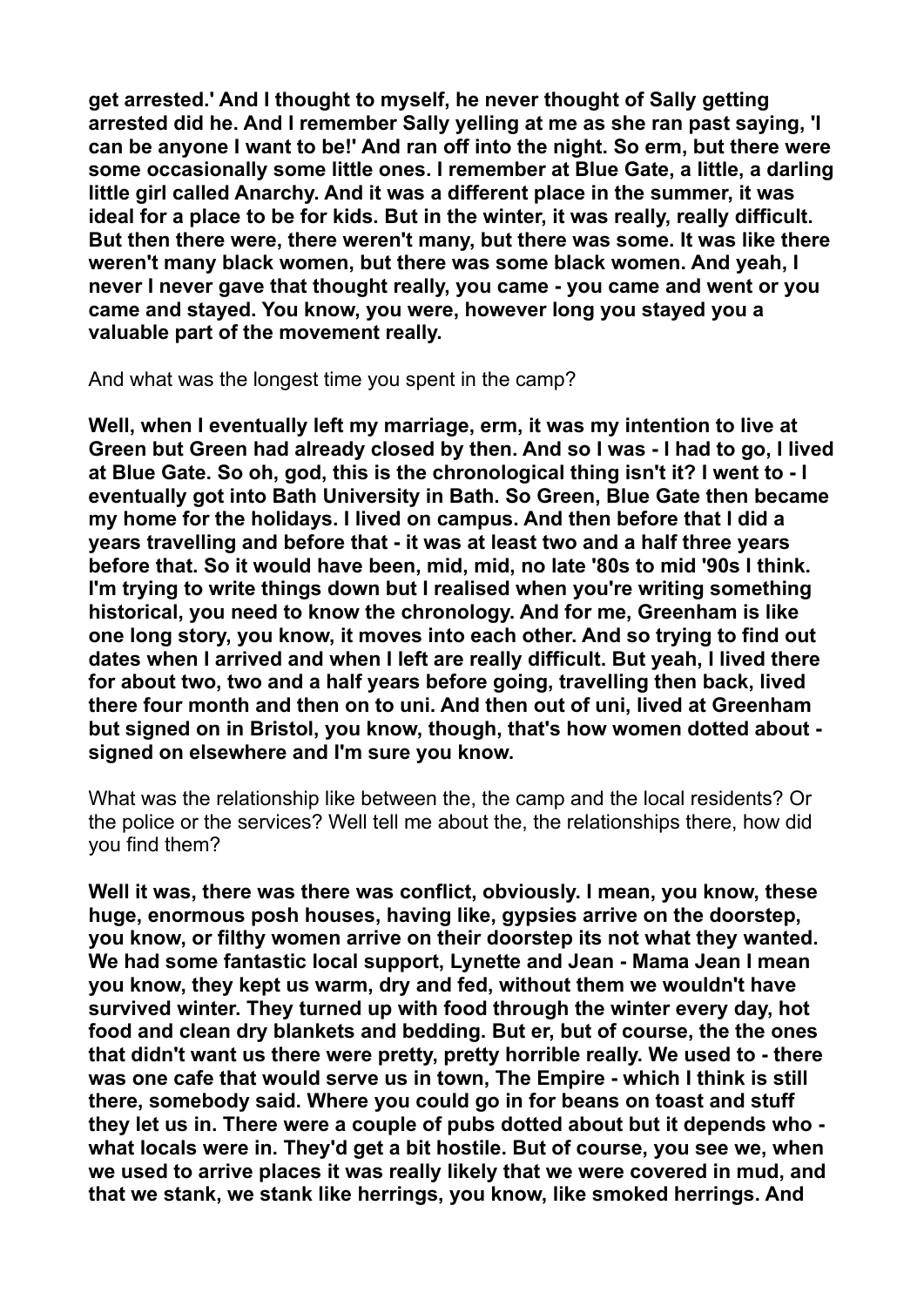**our hands were yellow in the winter because we'd all been gathered around the fire trying to keep warm. So you know, we didn't realise it between us. I remember going home on a train to Bristol to sign on. And some dear woman was really worried and got the guard because she thought the train was on fire. And it was just, it was a damp day and I just reeked of smoke (Laughs). She thought the train was on fire. But yeah, but we had like vigilantes, we had tents slashed. And over at Orange, you know they would piss on the outside of the tent in the night or throw bottle - empty bottles as they drove past. Er, name calling. Erm yep. You know, just they just didn't want us there. And we were. Yeah, I think they tried bylaws and various things like that to get us removed and of course the bailiffs - they were really horrible. They were, they were nasty men. They were - they hated women. And I often wonder where they are to this day. But we got back at them its like, you know, when they parked their truck, before the munchers came they sometimes used to come with a flatbed truck to throw things in. And they you know, and they'd strut around, they were gross. They strutted around as if you know like Tarzan, really. And we'd hang used, used sanitary towels on their wing mirrors and things which scared them to death so they couldn't even get back in the truck with those hanging on the wing mirrors. This was Blue Gate, they hated Blue Gate. They really hated us they'd sometimes evict us two or three times they'd go round and come back again and just as we were lighting the fire again they'd, come and stamp it out again. So as far as the bailiffs are concerned Blue Gate, it was a battle of wits really. Some of the police officers were okay. They just, they were just doing their job but course then the police weren't necessarily very nice. I'm not saying that they're nice now. But I think they, they, I think they think more now. But then it was like, they felt the power. And, of course, Green Gate when we were at Green Gate, there were the squaddies there before the MOD became the prime officers there there was actually squaddies. So we'd have long conversations with these young lads who'd just come from Ireland, the conflict was still on in Ireland. We'd have really long conversations with them about what it was like for them in Ireland, you know, and they'd give us cigarettes through the fence. And we'd give them a swig of whiskey or whatever. Because well, because it was in our interest to be nice to them. Because sometimes they'd ignore it if they managed to see one of us in the base, you know, they'd turn their back or something like that. So, but, you know, mostly I remember was conflict, and especially the Americans. God when you met them by the silos or the the double fencing they were, they were scared. They'd been told that we were terrorists and they clutched these rifles to their chest as if you know, any minute now they were going to have to use them. So that was a kind of eye opener to you know, one minute it was the American bravado and the next minute you've got these young men that were scared stiff of you. So yeah, it was very mixed what we got - mostly hostile, especially at Blue Gate, cos we just didn't care (Laughs).** 

And how many times were you arrested Cas? You spoke about...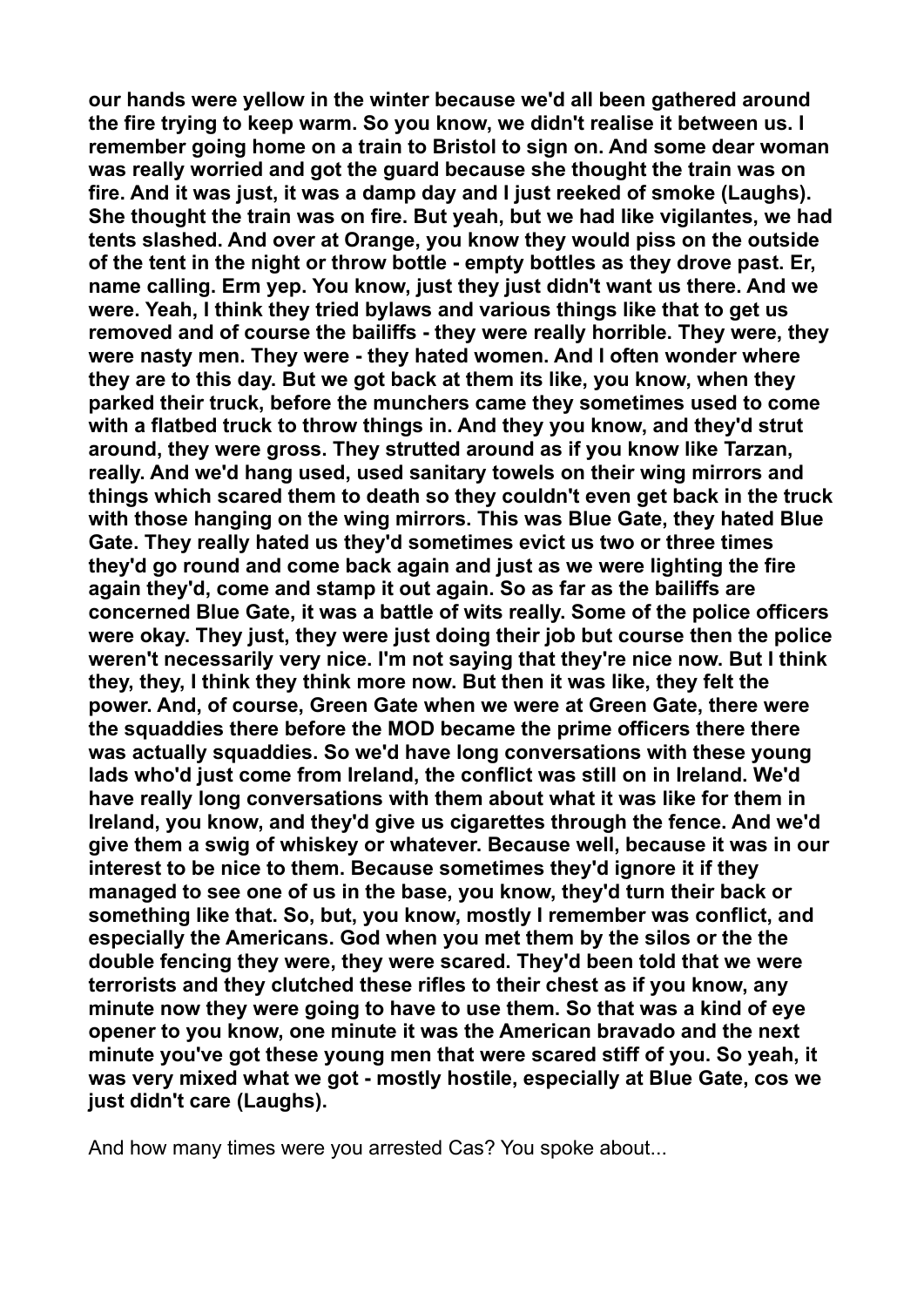**I think, I think I was arrested four, well arrested, four that went to court. And there was like two or three times where we did mass trespasses. One New Year's Eve at Blue and we wanted to see if we could set a record for arrests for New Year's Eve up to 12 o'clock. So women went in, got arrested, processed, they let us out. We went round, went in, got processed. We were doing that all night till 12 o'clock. Hundreds of women. I mean, I think there were about over 200 Nancy Reagan's that were arrested. Of course whatever name you gave them they had to write down. It was so stupid. And of course, we'd be put in the porter cabin and we'd you know, draw a hopscotch pitch on the floor and play games and then we'd be processed. I think I was I decided I was going to be a doctor. So I, I was Dr. Norma Shearer because I think she was an actress or something. And then they said occupation and I said, 'Gynaecologist.' And they said, 'Oh, how do you spell that?' And I couldn't spell it! I'd never thought about it. I was sitting there going oh I know it begins with a G. And of course, it got thrown out. But I think I can't remember the number - I think we've got about 900 arrests before midnight or something like that. So yes it was,** 

And were you ever taken to court?

**For the for obstruction I went to court, because that was quite early before they realised that actually all the cells in Reading and all the cells in Newbury and any cells where there were cells were full, and the courts couldn't cope with normal run of the mill stuff that it would have through because the courts were all Greenham and they started to change then about arrest, trying to keep you in the local cells and then kick you out from the local cells. Or sometimes they'd um take you and dump you over the other side of the base. If they'd got the time they enjoyed doing that. But yeah, I didn't go to prison. Like some, some of the women did. I kind of stayed at, stayed at camp, supported camp, supported women at camp, I didn't have any, any erm need to take those actions to prison. No, no, my thing was just maintaining camp, that was hard enough.** 

So what did that involve?

**Well, it involved like working, especially a Blue, which was usually quite difficult, was working together so that if some women wanted to go off for a break, there'd be women maintaining camp. So, or if they would - needed to go to sign off how long they were going to be away before they came back. I know, there were when I was, started living at blue, there was a lot of young women. You know, my best friend Emma who lives quite close to me here she was 16 when she arrived. So there were a lot of 16, 17 year olds that had never been away from home before. So there was, there was sometimes a little conflict as far as um house housekeeping was concerned. And you had those groups of women that would always wash up, would always try and keep the place clean, would always get the wood, would always get the water, would always bring the wood in. And then those that that would - a bit like being at home with your kids. But it was it was it was hard. And also we were**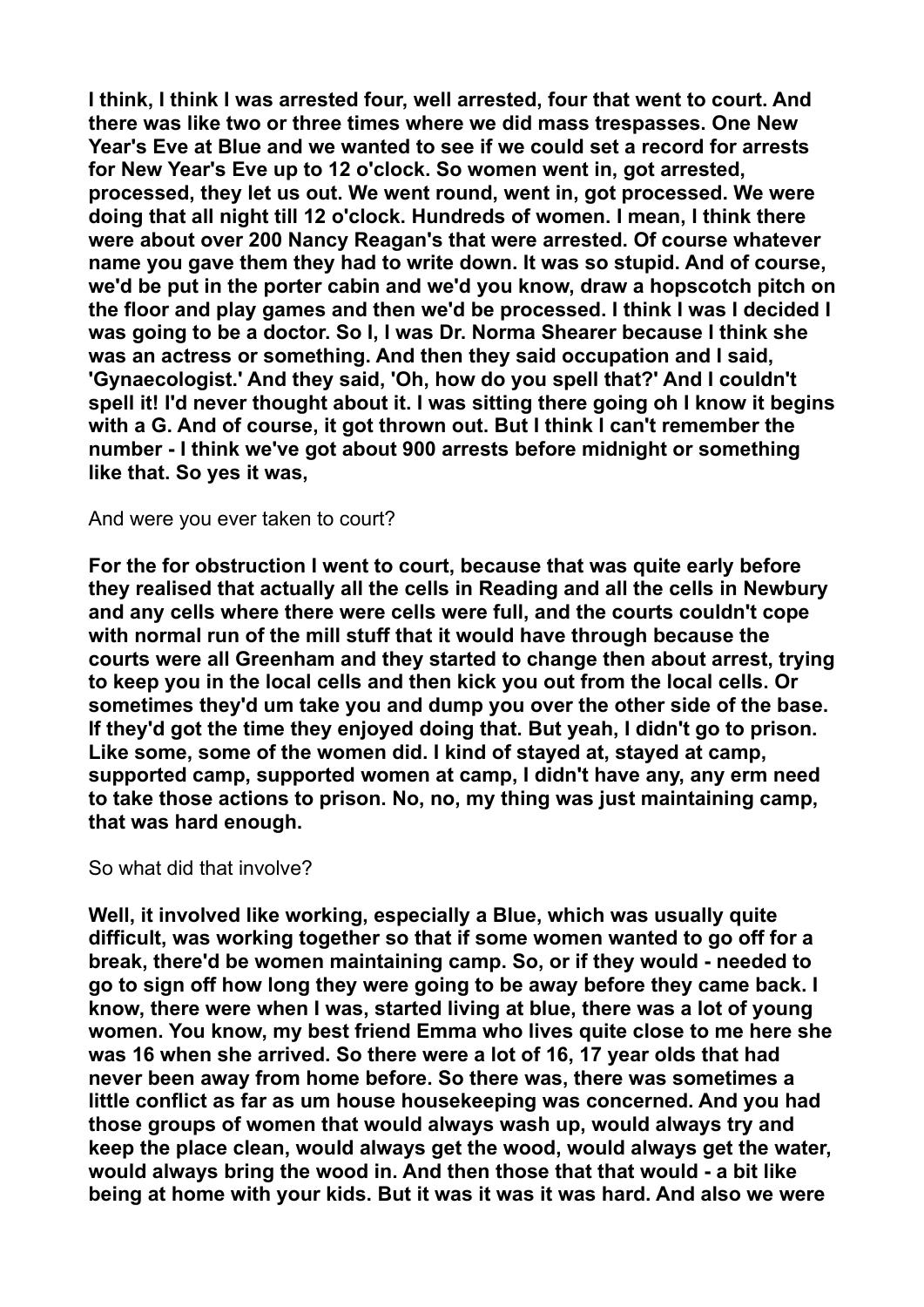**coping with visitors arriving, you know, which were really most welcome. And lots of the visitors that came did Night Watch. So you know, that women that were committed to doing actions could go off in the night and do actions but camp would still be maintained. There'd be women that would sit up all night and knew that women were missing, or just made sure - they were like babysitters rarely. But that had its problems because a lot, a lot of night watch that came partied all night so they kept everybody awake anyway (Laughs).** 

So did you go off on night actions?

**Yeah, I used to enjoy those. I'd usually be found over to, walking towards Green trying to listen for the nightjars and see the nightjars. And then all of a sudden you'd find yourself in a bush with a couple of women and bolt cutters. You know it's not what you intended, I was looking for the birds. Oh and then we had that time where we wanted to see how many sets of fences we could bring down in one night. Huge number. Incredible number, just seeing the fences fall one after the other. And of course then you were diving all over the place because the MOD would come round with their vans and step through the fence to try and find where you were hiding and then you'd run and throw your bolt cutters so you weren't caught, you know, being, coming prepared and then of course you'd have to go and try - there must be hundreds of bolt cutters in Greenham you know. Where you'd have to fling them away rather than get caught with them, and not being able to find them the next day. There'll be one of those archaeological digs hundreds of bolt cutters will be found (Laughs).** 

So were there any other actions that you were involved with?

**The I, I missed doing the one on the dancing on the silos because I was maintaining camp and doing erm, keeping a log of who was missing and who'd not come back. We were the word was that if you came back if you were arrested and came back you needed to let somebody know that you'd come back and of course that all went out the window didn't it. Absolutely. So I missed the beautiful dancing on the silos.** 

What were they doing then? Tell me, tell me about what they were doing then dancing on the silos.

**Well, they well it was a class action as we say, and, and beautifully organised and carried through, which was quite unusual because there was very many wally actions that happened. But this was beautiful, and actually needed women to coordinate with each other. And so they broke in - I don't know, if you've been near the silos? And then they've got like ring fencing around them about - erm on which fencing where - there was like three lots of fencing, one lot of razor wire, and in between were areas where you could patrol. So in between each layer, so it's like staggered layers of wire before the silo, the silos were there. So it's very rare - so it was practically the first**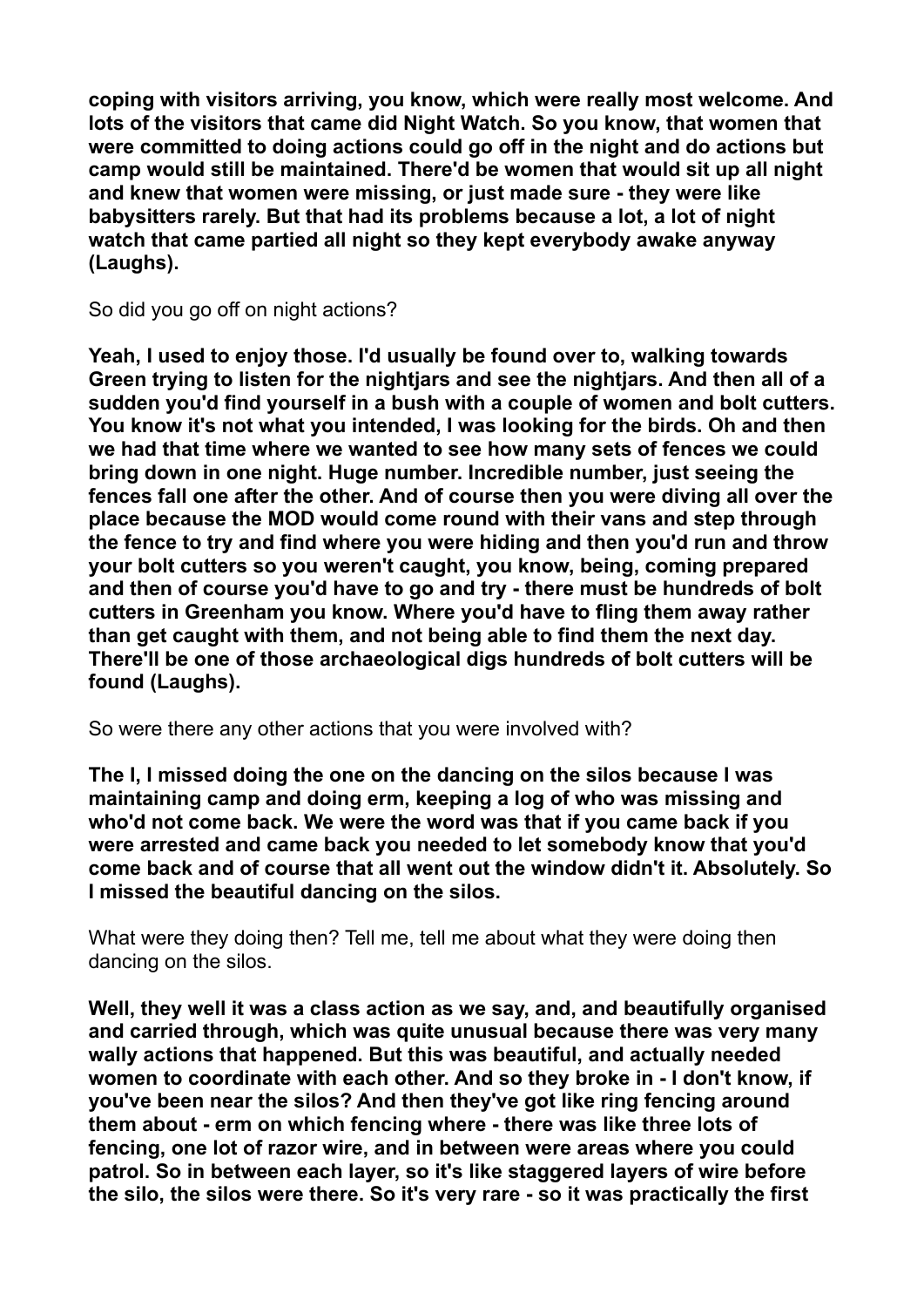**action that they, big action that they did, that actually involved the silos. Because the silos were always felt to be a no go area because the radiation because it's where the missiles, the warheads were kept before being loaded on the missile launchers. So it was well patrolled by the Americans, not by the MOD. And so it was the first big action and I think it was such an easy action. I mean, I heard women say we practically walked in there. The silos is a grassed over big - not a dome, but like a dome it's got a flat top. So you know, you really had to work hard going up the side to get onto the top. And it was New Year. So it was like, really slippy and icy, very, very cold. And I can't remember how many women were on the top now, but lots! I think there were over 20, 20 women on the top. And it was like they got to the top and I remember some woman saying 'And we stood there and thought, well what do we do now?' You know as as many women have said in lots of actions. So it was like on the top they were like, well what do we do now? We didn't think we'd get this far! So of course being women, they did what women do, which is start to sing and start to dance. And erm, and that was an incredible action because the imagery of it really worked. You know, because there were, there were videos taken and erm pictures taken of it. And it's a beautiful image of the of women and some of the videos have got the sound as well. So that you know, that makes it even more poignant. Of course, they got arrested, but it was a humiliating thing for the Americans. The fact that 20 over 20 women could just walk into the silo area. Incredible action. Fantastic action.** 

And how did you feel about the camp once you left and with the kind of time that you left?

**I mourned it. I've mourned it everyday since. I loved living there. I had a bit of a drug problem. And camp, I didn't at camp. I know lots of women did. And that's fine. But I just didn't feel the need. My escape was at camp. That became a drug of my choice. And just being outside, the physical work and the sound of just women. I love it to this day, you know, if we all, if in the old days before BC before Covid. If we all go away, I'll go off to bed early because I like lying there listening to the laughter, the noise, because women make incredible noises and, and there's sometimes singing and that and the laughter women's laughter is just amazing. Lifts the heart. so why you know I I did mourn it. I still do mourn it to this day, you know, give me a chance to talk Greenham. And that's what we all miss most about Covid is meeting up in the pub and spending the afternoon there just talking about everything. All the politics pulling the world apart and putting it back together. You know, that's what Greenham was for me it was. It, I grew at Greenham where I you know, I was born into this world and I was expected to be married and have kids, do me work, have kids, do me work, have kids - and I broke that. And I just, I just thought, I thought of all the women that I knew I was at school at that I knew wanted something else to happen in their lives, but never did. I, I still know some of those women now. To this day they like me to visit to say, 'Oh come on Cas tell us what you've been up to.' And I haven't been up to anything. But, you know, my life is so different from theirs and, and I because I stepped out of one life into another. I have the courage to do that.**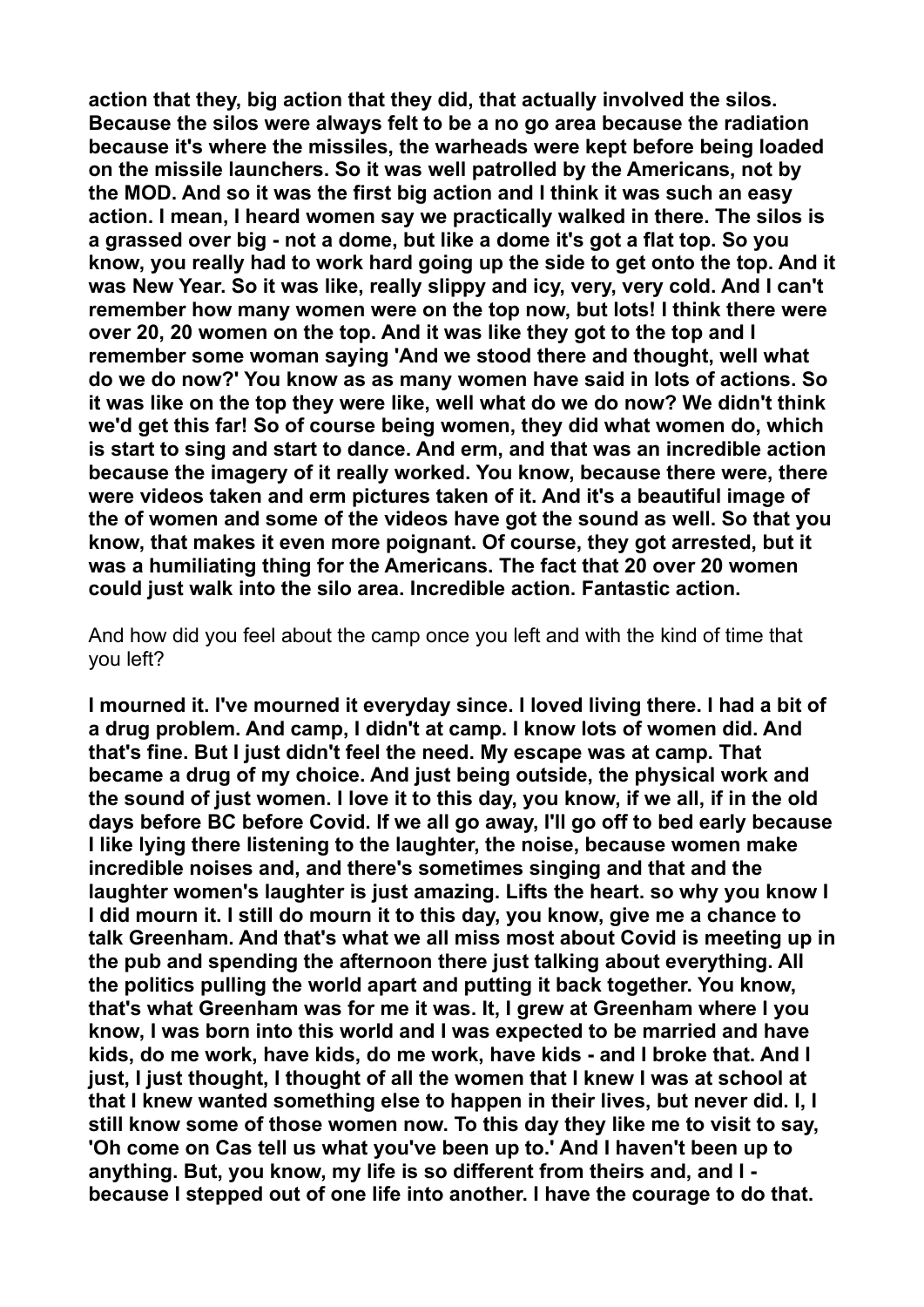**And Greenham gave me that courage. Of course, we wouldn't be there today, they wouldn't allow us to be there today. Whole different ballgame.** 

So do you think today's generation of activists have anything to learn from the Greenham experience?

**I think they need to learn of our struggle to get where we got. That everything - there was no mobile phones, there was no social media, there was no computers, that we had access to. That we did this, we started this revolution based on talking to one another and cooperating with one another, and sometimes not cooperating with one another. You know, that we - our voices, it was about coming face to face with women. Even women you had arguments with or you ended up not liking but was none of this, tweeting it. You know, we came together with one another. You'd spend hours arguing with people, exhausted by the end of it. But none of this you know, there's a lot to learn from our resilience and our persistence and um, and that it was really brutal, sometimes. Really hard. I'm glad I'm not I don't have to do my revolutionary bit now, as a young woman. And I think it's incredibly hard for young activists now. And it's, it appears like, you know, women are at each other's throats. But without being at each others throats - do you know what I mean? You can say things and they'll last forever. You know, you can have your photograph taken and it'll last forever. Being seen all over the world. It's like, wow, I can't imagine where where every movement you make has to be thought thought out. You know, you have to be very careful what you say. Well, you know, that's not in my nature. I've had to learn to do that. I don't like it. I like coming - saying things as they are. So everything is really cautious and stops you communicating. You know, that's that's one of the things I think that they could have learned from us that we - but they were different times. You know, they they should learn from us about resilience, sisterhood... especially sisterhood. That's what they should learn how valuable that is. How heartbreaking it is when you lose it. I'm glad I was there when I was there.** 

What do you think the reason is that the suffrage movement seems to have been celebrated and celebrated over the years, whereas Greenham doesn't seem to have had the same celebration?

**Yes. But then, you know, suffrage wasn't celebrated for a long, long time. You know, it's only the last few years that suffrage just started to be acknowledged and celebrated. So maybe give us time. You know, women have got to learn to say, you know that I had history and I want it down on paper, or I want it taught in schools. We we never think that we're important enough to say those things. You know, at all. I saw 35,000 women surround the fence of an airbase. That was an incredible sight. All by word of mouth, all transported down. One voice, many women. You know, you can't forget an image like that. That's historical to me. And maybe one day we'll be you know it will be history, will be in a history class. But we better get a move on because we're getting on now.**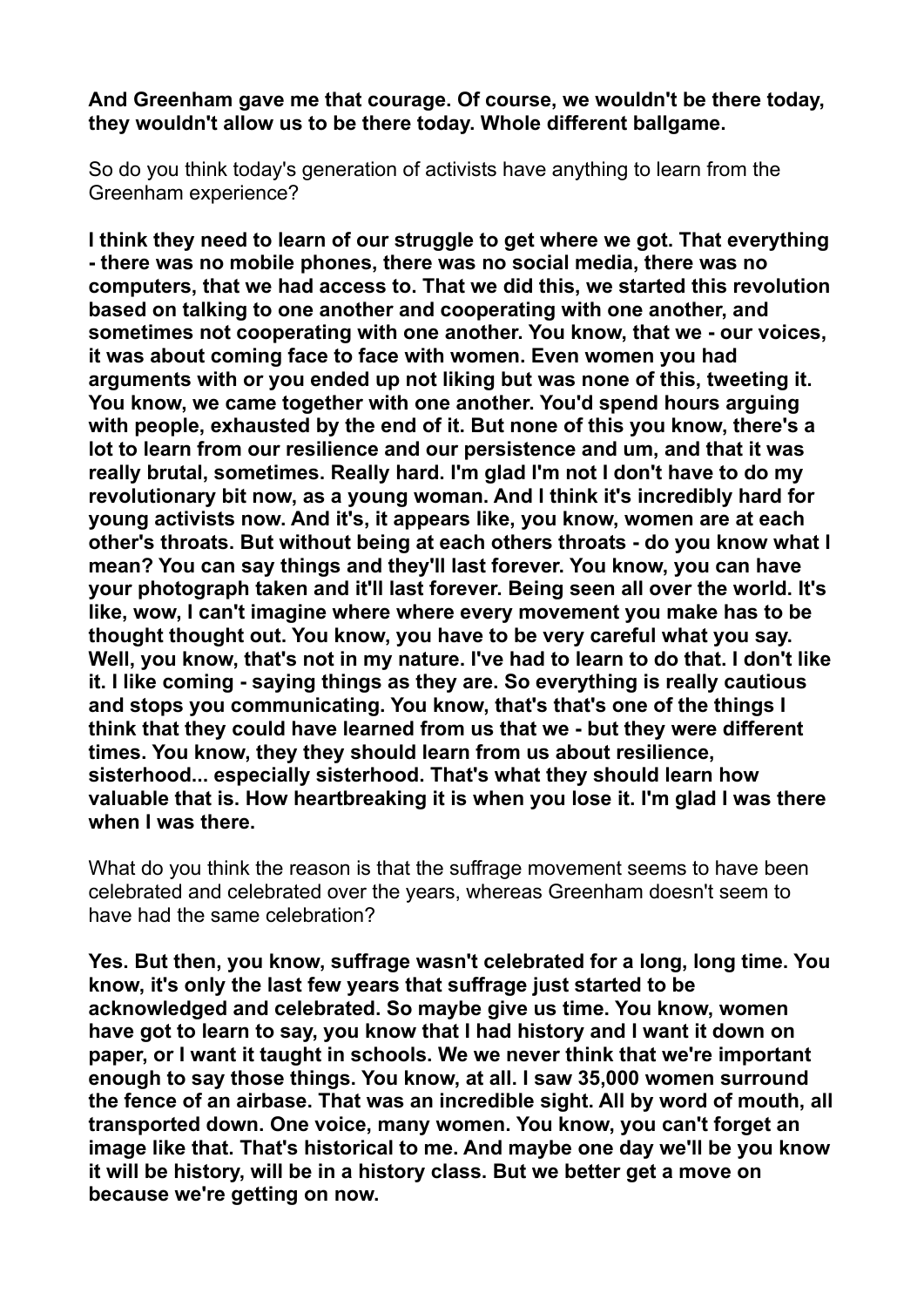So why do you think it's important that Greenham is remembered by subsequent generations?

**Because we were a revolution. We stopped the largest country in the world from having cruise missiles in the middle of England. It no longer became viable for them to have cruise missiles hidden there, because they couldn't hide them. That's a revolution as far as I'm concerned for the peace movement. And they've never been able to place anything here since, that we know of. I don't trust the Americans so, I don't trust the British government either. So it wouldn't surprise me to find a little hut in the middle of Lincolnshire with warheads in it. Wouldn't come as a surprise at all. You know, we were a historical movement. We lead to all different kinds of other movements to. Wherever I've travelled in the world, I've been hosted by Greenham women you know, Pine Gap in Australia, Seneca in the States, I can't remember the Fuji, the Japanese women's peace camp, the one in Italy you know, and New Zealand especially. You know, all those women live their lives as Greenham Women now. They were part of this incredible revolution that led to land rights issues, nuclear testing in the Pacific, Guam, which is an issue to, even to this day, Okinawa women's violence of women's in the US base at Okinawa. You know, world stuff. You know, out of all those voices these paths, to try and make a world, a world a better place for women and children.** 

And how do you think the media represented Greenham?

**Well they were really excited by as in the beginning. Well, it was rather novel sending reporters down in Wellingtons and, you know, Barbour jackets. So we were quite novel in the beginning. But then we start to, I think we start the noise we made started to be effective. We started challenging and then the news changed a bit and they slapped the D notice on so hardly any publicity came out of camp then. It was all word of mouth. And we did lots of women going out from camp all over the country doing talks. We had an incredible relationship with the women from the miners strike, who, the women who were supporting the miners in the miners strike. I mean they, we did lots of work with the women up in North Nottingham, South Derbyshire. And to this day, you know, I've still got friends down in Sheffield that were part of that women's movement in the, in the miners strike. Yeah. I mean it virtually was vanishing overnight. Gone, the publicity and then we just had to organise in a different way to raise funds, raise support, you know trade unions stuff supported quite well. Labour Party supported quite well, CND liked us while we were in the newspapers and then didn't like as much when the news faded and we knew the cameras were - it was quite nice not thinking in terms of all the cameras aren't going to be intruding into our lives anymore. Which they never they never did at Blue really. There were mainly went to Yellow Gate. Yeah, we just had to organise in a different way. Involved lots of meetings, lots of women, paying women to go to different parts of the country to give talks. You know, we'd arrive at Labour party conferences, with**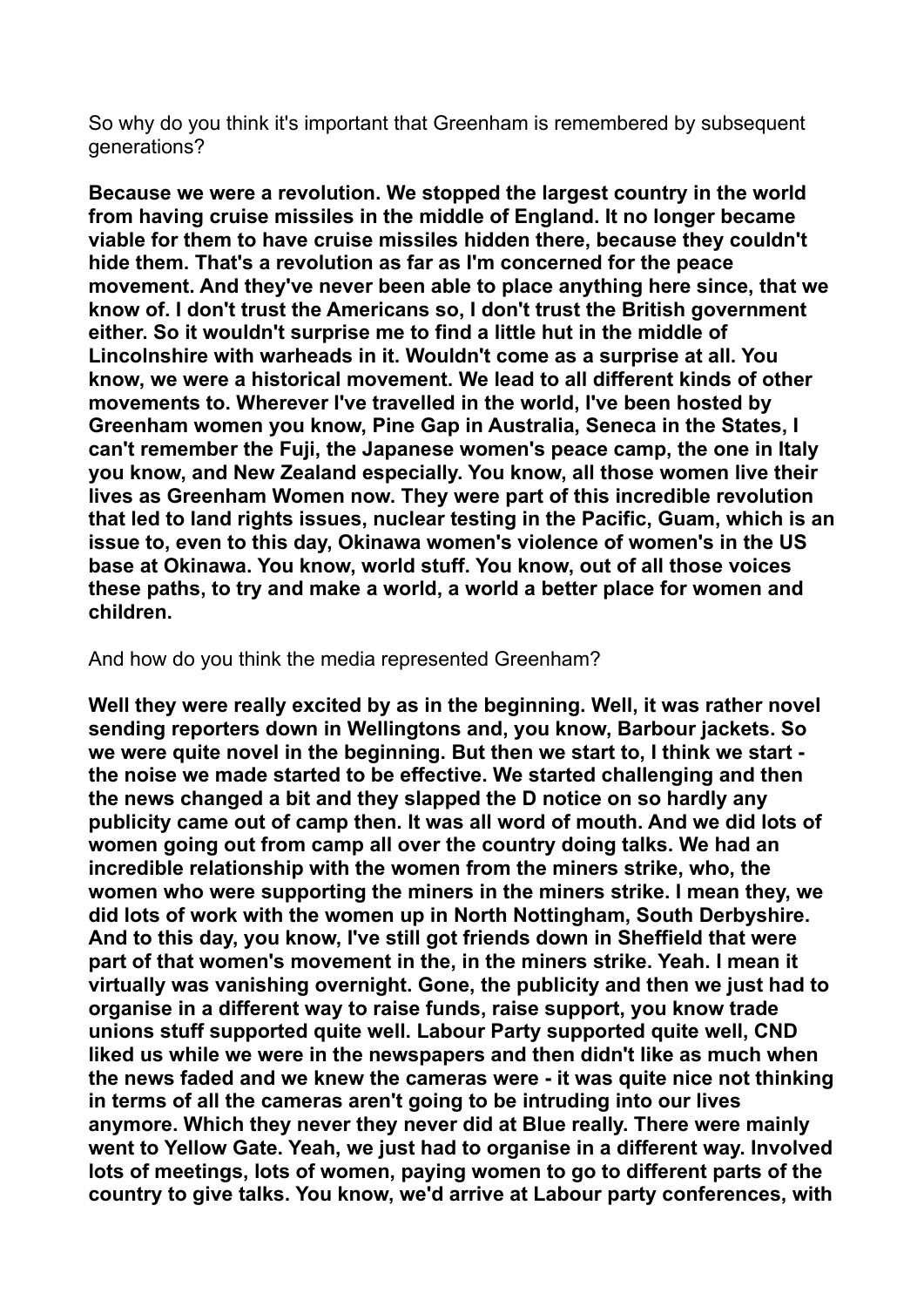**buckets and you know, they'd give us a little stand or something like that. Raised quite a lot of money, actually. People were very generous. But, yeah, having the newspapers there reporting would have been okay. I don't know, I don't know what, what the outcome would have been if they'd stayed with us. Whether it would have been, I would imagine that they would have lost interest. Or they would start fabricating stories coming out of camp, you know, like the Russian spy kind of, they loved the Russian spy stories over at Yellow Gate. So the newspapers would have just done what they wanted to do really.** 

What were the Russian spy stories about at Yellow Gate then?

**Oh the Stasi. There was this big publicity thing that there were Stasi women at Greenham spying on the base. You didn't have to spy on the base, you could walk through the fucking fence! You know there was no spying on the fence. We used to take our our washing to the American launderette in the base. Or the hairdresser's we used to break into the hairdressing salon. So, there were none of this secret crawling around on all fours. Yeah, they said, they said that the Russian Stasi paid Greenham women for information. So that story has, what was this song we converted a song didn't we? What we oh I've forgotten it. Russians paid us five cents a day or something. Yeah, I can't remember. I can't remember the song now I've got bits of it in my head. But you know, they, they they there's a big story, a storyline about Stasi women at Greenham Common being paid by the Russians. We drink lots of vodka and that's why we're gay. I think that was two lines of it.** 

So is there any other question Cas that you would like me to ask you? Or anything else that you would like to tell me?

**No, I mean, just that opportunity to talk about camp. Women should know that women did this like women, like the suffrage. You know, I taught my daughter about the suffrage movement when she was very young. But lots of her friends had never heard of it.** 

And how does your daughter remember Greenham?

**She loved it. But I don't regret very many things, but I do regret not taking her down there more. But then I don't regret it because my transformation would have been different. Because when she wasn't there with me, I had no responsibilities at all except to myself and that was a really indulgent, you know, I see that as being very privileged to be able to do that. I just made decisions about myself.** 

So to sum up, then if it's possible, Cas as we're nearly at the end of our time now, five words for you that sums up your Greenham experience?

**Five words, goodness me. Honour, joy, love, transformative, sisterhood.**